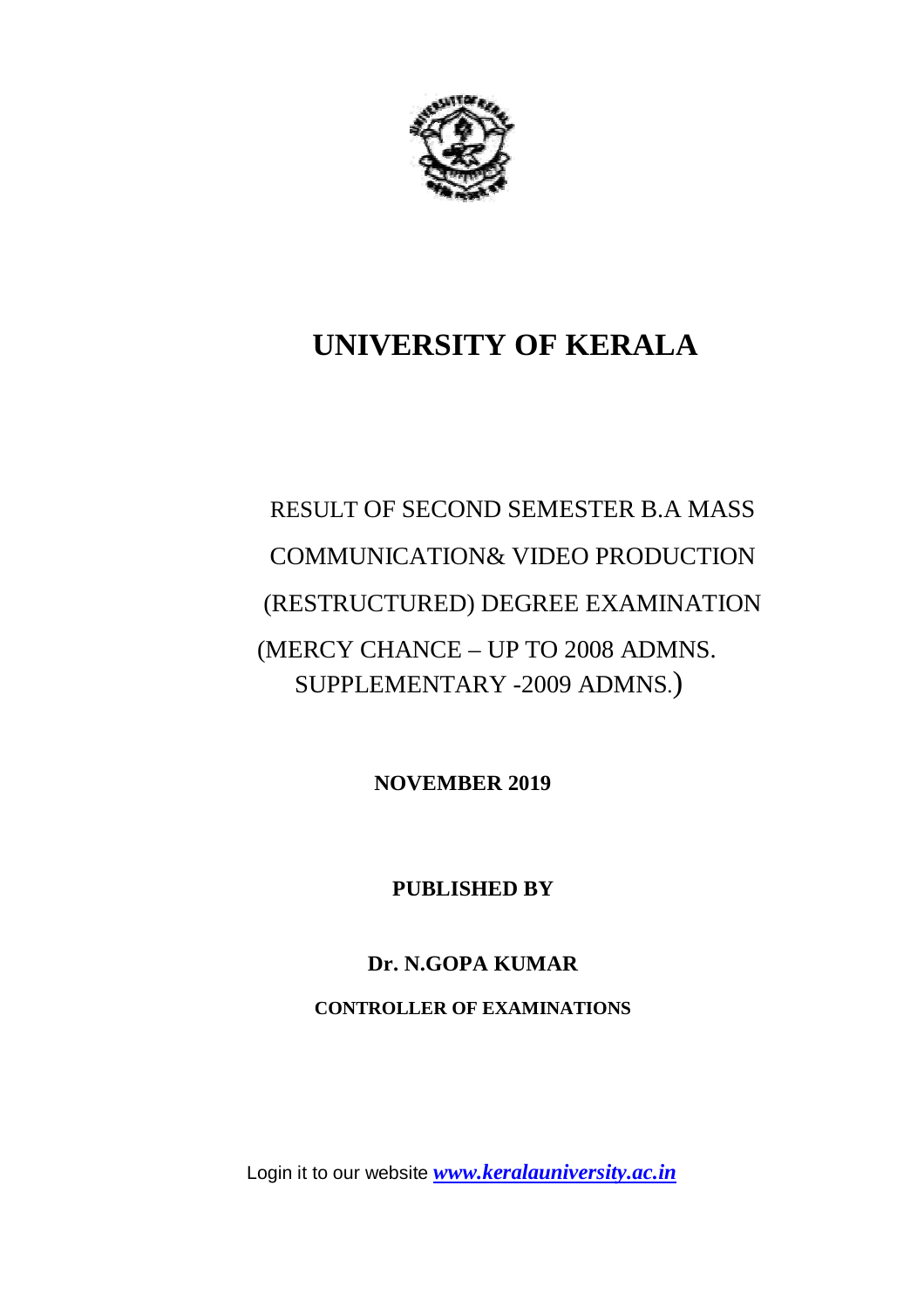# **UNIVERSITY OF KERALA**

**No. ES III/2020**

#### **Thiruvananthapuram Dated:22/06/2020**

#### **S Y N D I C A T E – I N – C I R C U L A T I O N**

 The results of **Second Semester B.A Mass Communication & Video Production (Restructured) Degree Examinations (Mercy chance- Up to 2008 Admn.& Supplementary 2009 Admn.)** held in **November 2019** as declared by the respective Board of Examiners are given below.

| <b>Name of Examination</b>                                                                                                                                          | <b>Total</b><br><b>Registered</b> | <b>Total</b><br><b>Appeared</b> | <b>Total Pass</b> | %Pass      |
|---------------------------------------------------------------------------------------------------------------------------------------------------------------------|-----------------------------------|---------------------------------|-------------------|------------|
| Second Semester B.A Mass<br>Communication & Video Production<br>(Restructured) Degree Examinations<br>(Mercy chance- Up to 2008 Admn.&<br>Supplementary 2009 Admn.) |                                   |                                 | Nil               | <b>Nil</b> |

#### **The results may be approved. It is proposed to publish the results on22 /06/2020**

**Sd/- CONTROLLER OF EXAMINATIONS**

**To**

- **1. E.J.III**
- **2. E.J. IX**
- **3 PRO**
- **4 Enquiry**
- **5 CE Sn.**
- **6 Data Cell**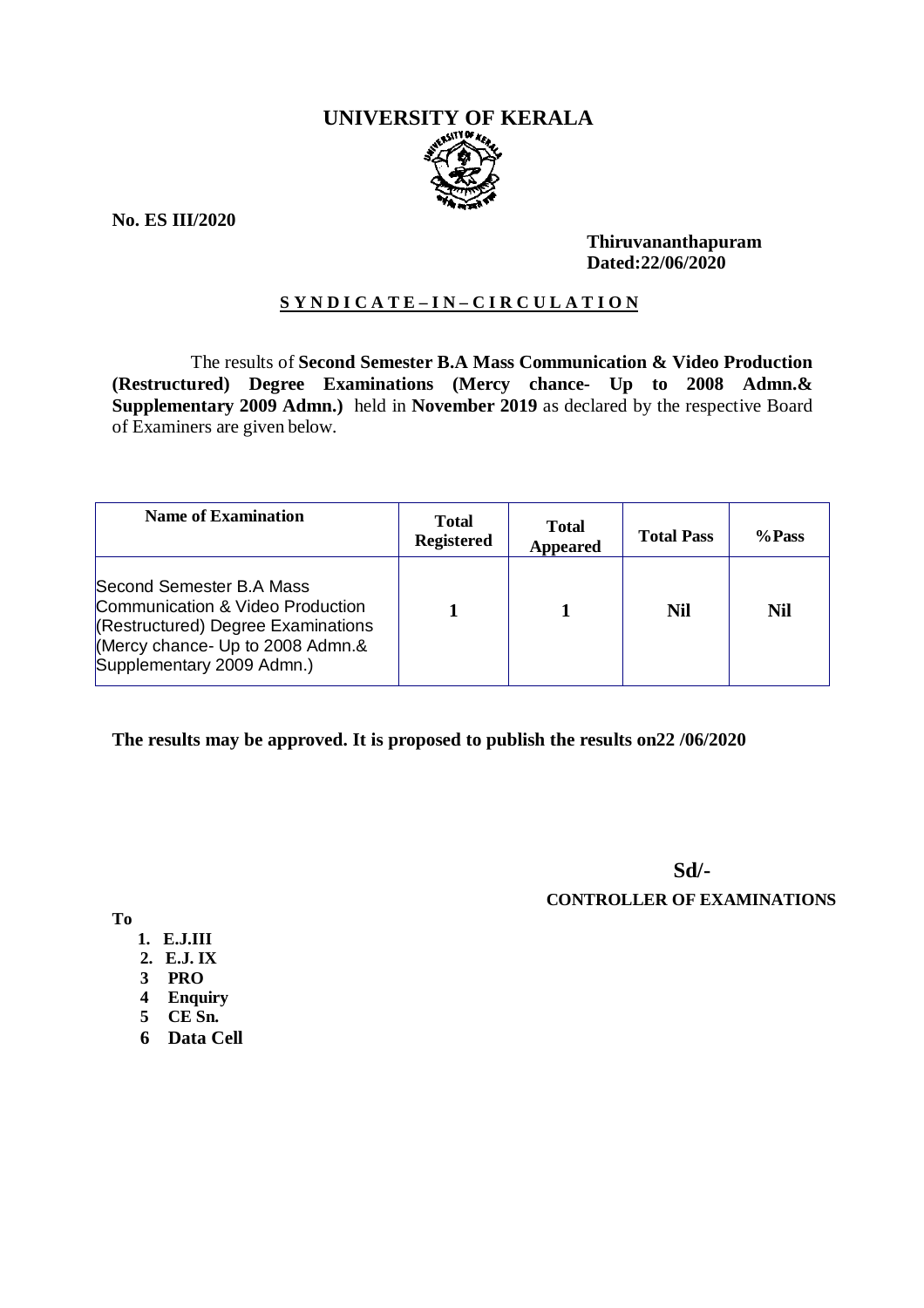**No. ES III/2020**

#### **UNIVERSITY OF KERALA**

#### **NOTIFICATION**

#### **SECOND SEMESTER B.A MASS COMMUNICATION &VIDEO PRODUCTION (RESTRUCTURED) DEGREE EXAMINATIONS (MERCY CHANCE- UP TO 2008 ADMN.& SUPPLEMENTARY -2009 ADMN.) HELD IN NOVEMBER 2019**

 None of the candidates have been declared passed for the Second Semester B.A Mass Communication & Video Production (Restructured) Degree Examinations (Mercy chance- Up to 2008 Admn.& Supplementary 2009 Admn.) held in November 2019 by the Board of Examiners. The Candidates who wish to get their answer books revalued/scrutinized should send their application in the prescribed form along with required fees so as to reach the Controller of Examinations, University of Kerala on or before **10.07.2020**.Mark lists will not be issued to the candidates who have not remitted the C.V Camp fee of **Rs 200**/-(**Rupees Two Hundred** only)

(Mercy Chance – Up to 2008 Admn.& Supplementary -2009 Admn.))

A. Paper II –Poetry & Drama ( Part I)

**Sd/-CONTROLLER OF EXAMINATIONS**

University Buildings, Thiruvananthapuram, Dated:22/06/2020